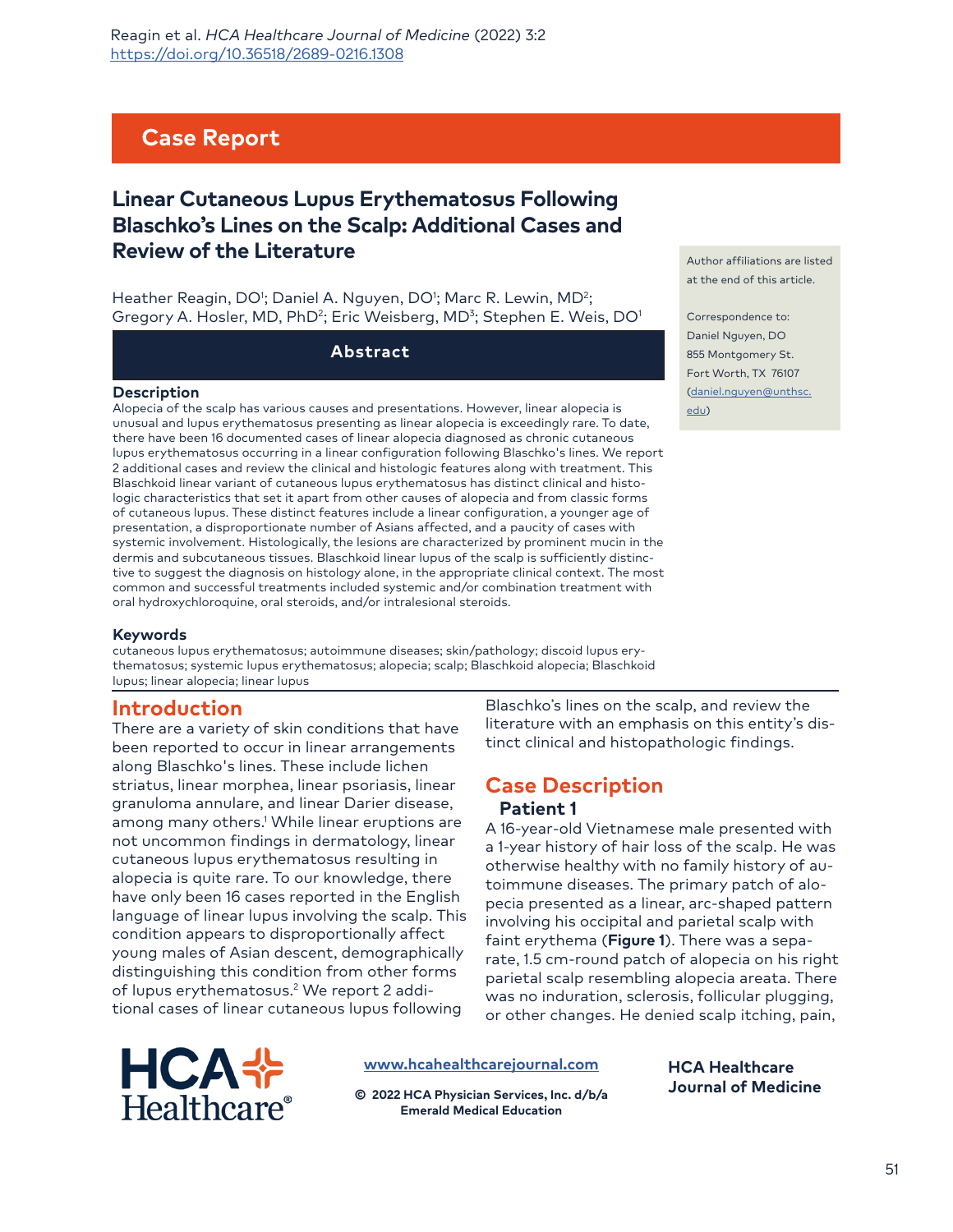

**Figure 1.** Patient 1 presented initially with linear, arc-shaped alopecia involving the occipital and parietal scalp. There was minimal erythema within the lesion.

photosensitivity, or systemic symptoms but reported prior patches of hair loss on his frontal scalp that had resolved spontaneously. Laboratory evaluation including blood count, metabolic panels, C-reactive protein, sedimentation rate, complement 3 (C3) and 4 (C4) were within the normal limits. Antinuclear antibodies (ANA) were positive with a titer of 1:160 and a homogeneous pattern. Additional workup including double-stranded DNA, anti-Ro, anti-La, and an Scl-70 antibody test was negative.

The patient was treated with 5 mg/ml of intralesional triamcinolone. At his 1 month follow-up, there was patchy regrowth of hair throughout the treated area and resolution of the erythema with no atrophy. The areas were again treated with 5 mg/ml of intralesional triamcinolone and a repeat follow-up revealed near resolution of the lesions (**Figure 2**). Follow-up was extended to 4 months and at that time there was recurrent alopecia in the arc-shaped area on the occipital scalp, which now had evident erythema and scale. There were new patches on his right parietal scalp with similar findings

(**Figure 3**). The patient elected to repeat treatment with intralesional triamcinolone and 20 mg/ml was used for this purpose. At 6 weeks follow-up there was minimal improvement in the lesions. He was again treated with 20 mg/ ml of intralesional triamcinolone and started on 200 mg of hydroxychloroquine daily. Additionally at 6 weeks follow-up there was patchy regrowth of hair with improvement in the associated erythema and scale with no new lesions. Biopsies were done with results described later in the article.

#### **Patient 2**

A 20-year-old male of Iranian descent presented for a 6-month history of progressive alopecia. The physical exam revealed a prominent, linear appearing non-scarring alopecia on the occipital scalp. He was otherwise healthy and denied systemic symptoms. ANA was positive but titers were not specified. Anti-SS-B was positive with a value of 7.6 U (range 0-0.9). The biopsy's histological features were very similar to those of the prior patient with linear alopecia, as described below. This patient was



**Figure 2.** Patient 1 on follow-up revealed significant improvement in the patches of alopecia after intralesional triamcinolone.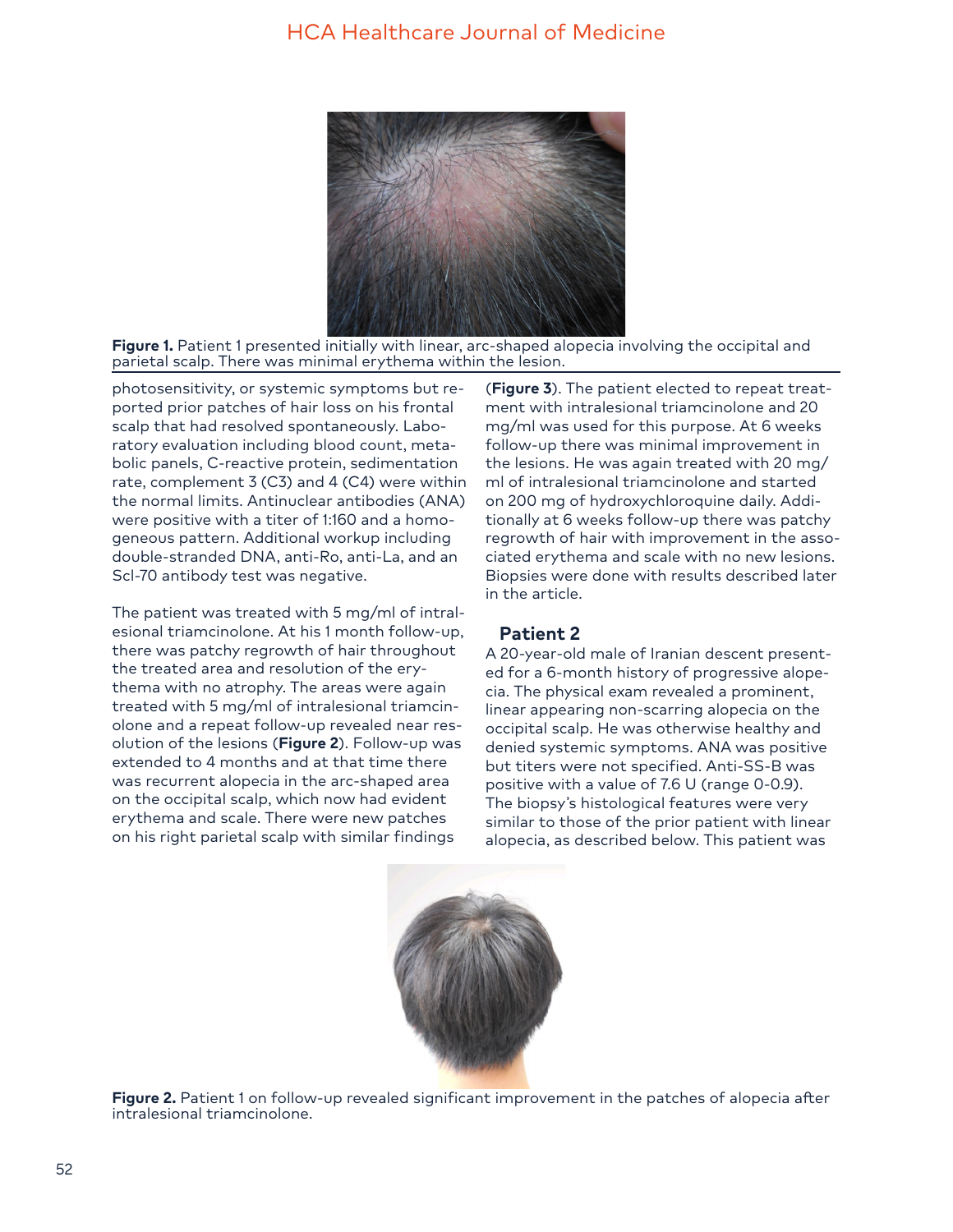

Figure 3. Patient 1 on second follow-up revealed recurrent and new lesions of alopecia, now with associated erythema and scale.

treated with a 3-week prednisone taper with improvement in the alopecia. He was then lost to further follow-up.

## **Histologic Findings**

Two 4-mm punch biopsies were obtained on each patient. In both cases, 1 biopsy was oriented and cut in horizontal sections, and the other was cut in a vertical manner. The histologic findings within both cases were similar. There was increased mucin deposition throughout the reticular dermis, as well as prominent mucin deposition in the subcutaneous tissue (**Figure 4**). There was a mild perivascular and focally perifollicular lymphocytic infiltrate. Interface alteration of the dermal-epidermal junction, a lichenoid infiltrate, and basement membrane thickening were not present. There was miniaturization with an increased telogen/ catagen ratio (approximately 18-20%) of the background hairs (**Figure 5**). A diagnosis of linear alopecia/Blaschkoid linear lupus erythematosus was made. Direct immunofluorescence testing for IgM, IgG, IgA, C3, and fibrinogen on both patient samples was negative.

## **Discussion**

In 1901, Alfred Blaschko first reported epidermal nevi occurring on the body in linear or whorled patterns. Blaschko's lines are thought to result from the embryonic migration pathways of skin cells.<sup>3</sup> Skin conditions occurring in Blaschko's lines are believed to result from genetic mosaicism. The distribution of skin conditions along Blaschko's lines that involve dermal processes is thought to be due to epidermal mutations that lead to changes in dermal tissues.4 Blaschko's original diagrams did not include the lines of the face or scalp; however, the pattern now accepted was later depicted by Happle in 2001 (**Figure 6**).2

The first report of cutaneous lupus occurring in Blaschko's lines was reported by Richarz et al. in 1986.3 The term "linear cutaneous lupus erythematosus" was later proposed by Abe et al. in 1998 to reflect the linear nature of the disease and the lack of internal involvement.<sup>4</sup> In their review of 6 patients with linear discoid lupus erythematosus (DLE), they concluded that this entity presents with a linear configuration, en-



**Figure 4.** Patient 1 histopathology shows a vertical section stained with colloidal iron demonstrat-<br>ing prominent mucin.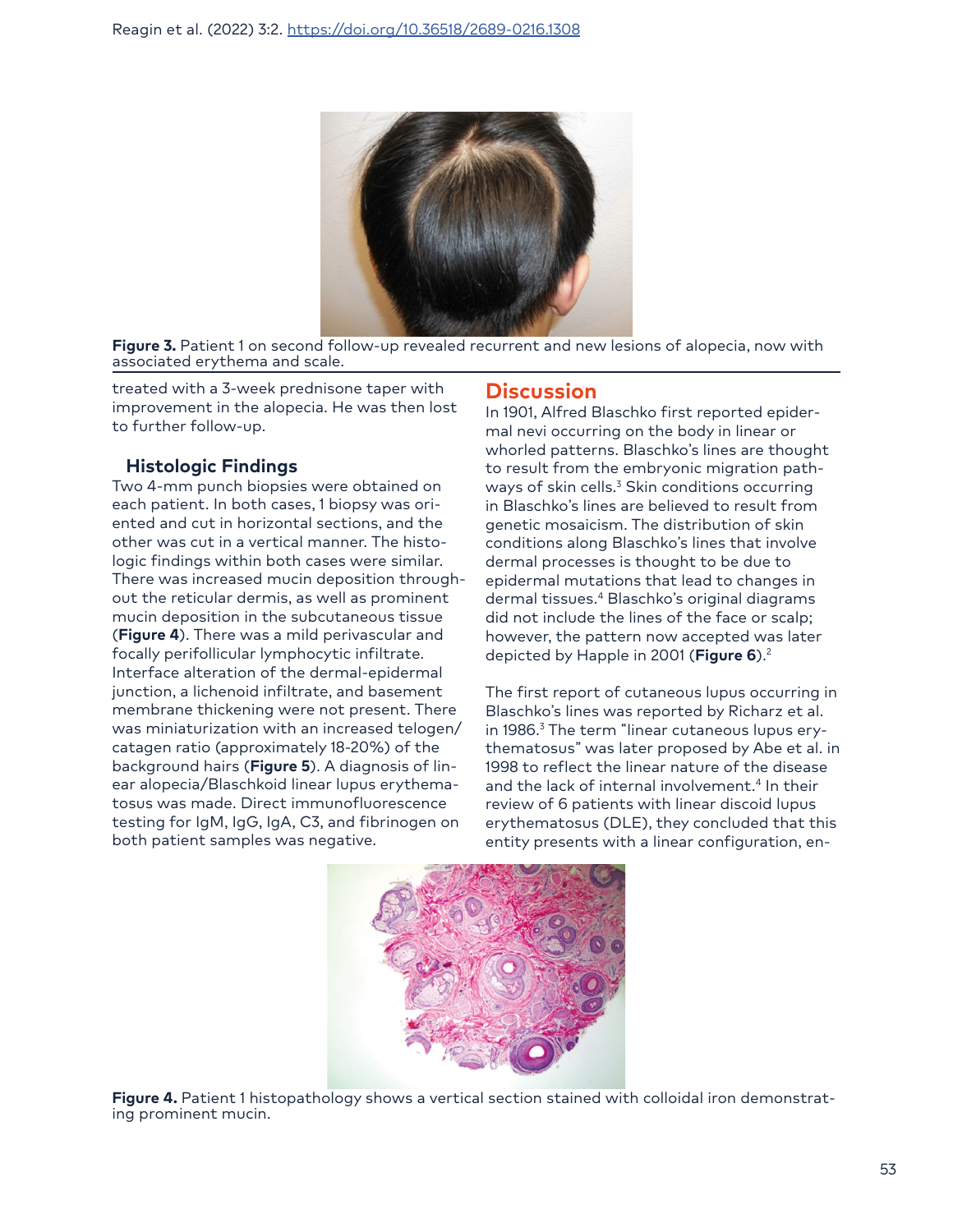

**Figure 5.** Patient 1 histopathology shows a horizontal section demonstrating the miniaturization of hairs with an increased telogen/catagen ratio.

compasses a younger patient population, lacks photosensitivity, and lacks systemic involvement.4 The term "Blaschko linear lupus erythematosus" was recently proposed by Jin et al. to classify a distinct subtype of cutaneous lupus occurring in lines of Blaschko.<sup>2</sup> Blaschko linear lupus erythematosus encompasses all subtypes of cutaneous lupus erythematosus including DLE, subacute cutaneous lupus erythematosus, lupus erythematosus profundus, tumid lupus, and bullous lupus.<sup>2</sup> Jin's findings mirrored the earlier findings of Abe and showed that this involved a younger patient population, paucity of systemic involvement, and rare photosensitivity. In addition, both researchers found a disproportionate number of cases reported from Asian countries.<sup>2</sup>

Linear lupus of the scalp resulting in alopecia was first reported by Nagai et al. in 2003.5 Since that time, an additional 18 cases have been reported, including the two present cases

(**Table 1**). Of these 18 reported cases, 13 (72%) are from Asian countries or involve a subject of Asian descent, suggesting an ethnic predisposition. This is consistent with prior reports that 62% of Blaschko-linear lupus erythematosus cases were reported from Asian countries.<sup>2</sup> Twelve of the 18 (67%) cases involved male subjects. This is compared to women accounting for 64% to 82% of classic forms of cutaneous lupus erythematosus and over 90% of cases of systemic lupus erythematosus (SLE).<sup>6-9</sup> Although the pathogenesis of lupus is not fully elucidated, it is thought to be a multifactorial disease with environmental and genetic factors playing a role. In addition, it is believed that hormones play a role in the pathogenesis of lupus, contributing to the female predominance.<sup>10</sup> The relative sex equality seen in linear Blaschkoid lupus may suggest a different pathogenesis from classic forms of cutaneous lupus erythematosus with hormones playing a lesser role.



**Figure 6.** The illustration shows Blaschko's lines on an infant model. Note the lines on the posterior scalp in b. Reproduced from Jin et al. with permission from Elsevier.<sup>15</sup>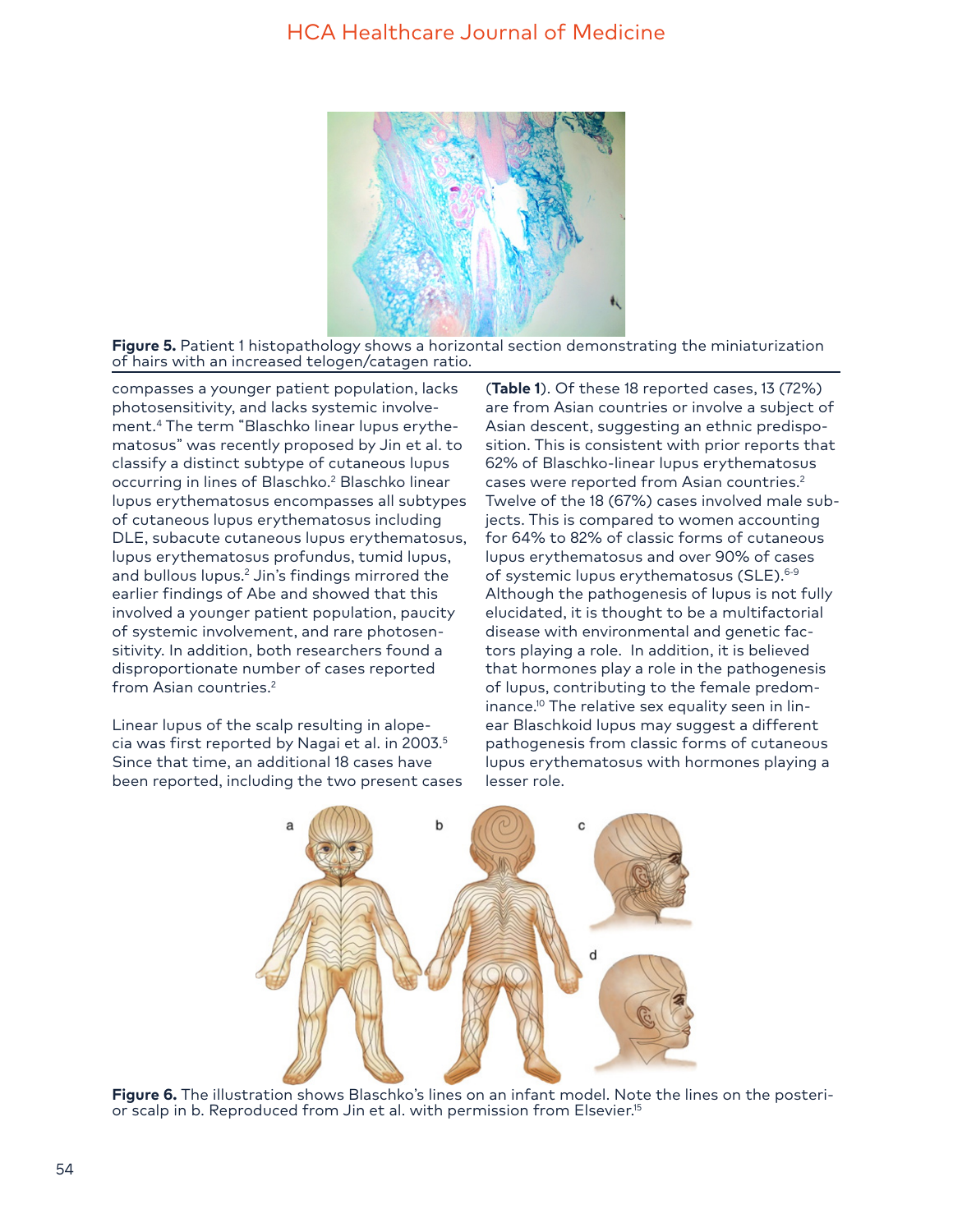|                       | Country<br>(descent)       | Age/<br>Gender | Abnormal<br>labs                                                                | Classifica-<br>tion   | Length of<br>follow-up   | <b>Treatment</b>                                                                                                                                           | Outcome                                                                                                        |  |
|-----------------------|----------------------------|----------------|---------------------------------------------------------------------------------|-----------------------|--------------------------|------------------------------------------------------------------------------------------------------------------------------------------------------------|----------------------------------------------------------------------------------------------------------------|--|
| Case 1 <sup>5</sup>   | Japan<br>(Japa-<br>nese)   | 10/F           | ANA 1:320                                                                       | Lupus<br>profundus    | 1.5 years                | <b>Topical steroids</b>                                                                                                                                    | Decreased erythe-<br>ma, no change in<br>alopecia                                                              |  |
| Case $2^{16}$         | Taiwan                     | 21/F           | SS-A,<br>SS-B, Sm,<br>Scl-70,<br>RNP, ANA<br>negative                           | Lupus<br>profundus    | 1 year                   | Hydroxychloro-<br>quine 200 mg/<br>day x 7 weeks                                                                                                           | Complete<br>resolution                                                                                         |  |
| Case 3 <sup>17</sup>  | Turkey                     | 16/F           | Leukopenia<br>ANA 1:320                                                         | Lupus<br>profundus    | $\overline{2}$<br>months | Topical mometa-<br>sone furoate.<br>hydroxychloro-<br>quine 200 mg/<br>day                                                                                 | No change with<br>topicals, significant<br>improvement with<br>hydroxychloro-<br>quine                         |  |
| Case 4 <sup>18</sup>  | Korea                      | 20/M           | <b>ANA</b><br>negative                                                          | Lupus<br>profundus    | 1.3 years                |                                                                                                                                                            | Improvement with<br>atrophy                                                                                    |  |
| Case $5^{19}$         | Korea                      | 14/M           | No abnor-<br>malities<br>reported                                               | Lupus<br>profundus    | 1 year                   | Hydroxychloro-<br>quine 400 mg/<br>day x 5 weeks,<br>prednisolone<br>$20 \text{ mg/day} \times 2$<br>weeks, IL triam-<br>cinolone 5 mg/<br>$ml \times 3$ . | Complete resolu-<br>tion, facial hy-<br>perpigmentation<br>thought to be<br>related to hydroxy-<br>chloroquine |  |
| Case 6 <sup>19</sup>  | Korea                      | 32/M           | No men-<br>tion of labs                                                         | Lupus<br>profundus    | 12 weeks                 | Dapsone 50 mg/<br>day x 12 weeks                                                                                                                           | Regrowth                                                                                                       |  |
| Case $7^{20}$         | Taiwan<br>(Taiwan-<br>ese) | 32/M           | ANA neg-<br>ative, C3,<br>C4 within<br>normal<br>limits                         | Lupus<br>panniculitis | $\overline{9}$<br>months | Hydroxychlo-<br>roquine 200<br>mg/day and IL<br>triamcinolone<br>q2 weeks x 2<br>months.                                                                   | Complete re-<br>growth at 9<br>months with new<br>lesions                                                      |  |
| Case 8 <sup>14</sup>  | <b>Italy</b>               | 21/F           | ANA 1:1280,<br>positive<br>dsDNA,<br>leukopenia,<br>elevated<br>ESR, low<br>C3, | Tumid<br>lupus        | 27 years                 | IL steroids                                                                                                                                                | Healed with<br>sclerotic atrophic<br>plaque, no change<br>in alopecia                                          |  |
| Case 9 <sup>21</sup>  | Japan                      | 26/F           | ANA 1:1280,<br>SS-A pos-<br>itive (12.3)<br> U/m                                | Lupus<br>profundus    | 2 years                  | Prednisolone 20<br>mg/day x 2 years                                                                                                                        | Complete<br>resolution                                                                                         |  |
| Case 10 <sup>22</sup> | Spain                      | 34/M           | ANA 1:320,<br>SS-A pos-<br>itive                                                | Lupus<br>panniculitis | 1 year                   | Initial: hydroxy-<br>chloroquine<br>400 mg/day<br>$x 5$ months:<br>Relapse: predni-<br>sone 30 mg/day<br>tapered over 3<br>weeks                           | Improvement fol-<br>lowed by relapse                                                                           |  |

## **Table 1.** Summary of Clinical Features of Linear Lupus Occurring on the Scalp

Abbreviations: F=Female; M=Male; ANA=Antinuclear antibodies; IL=Intralesional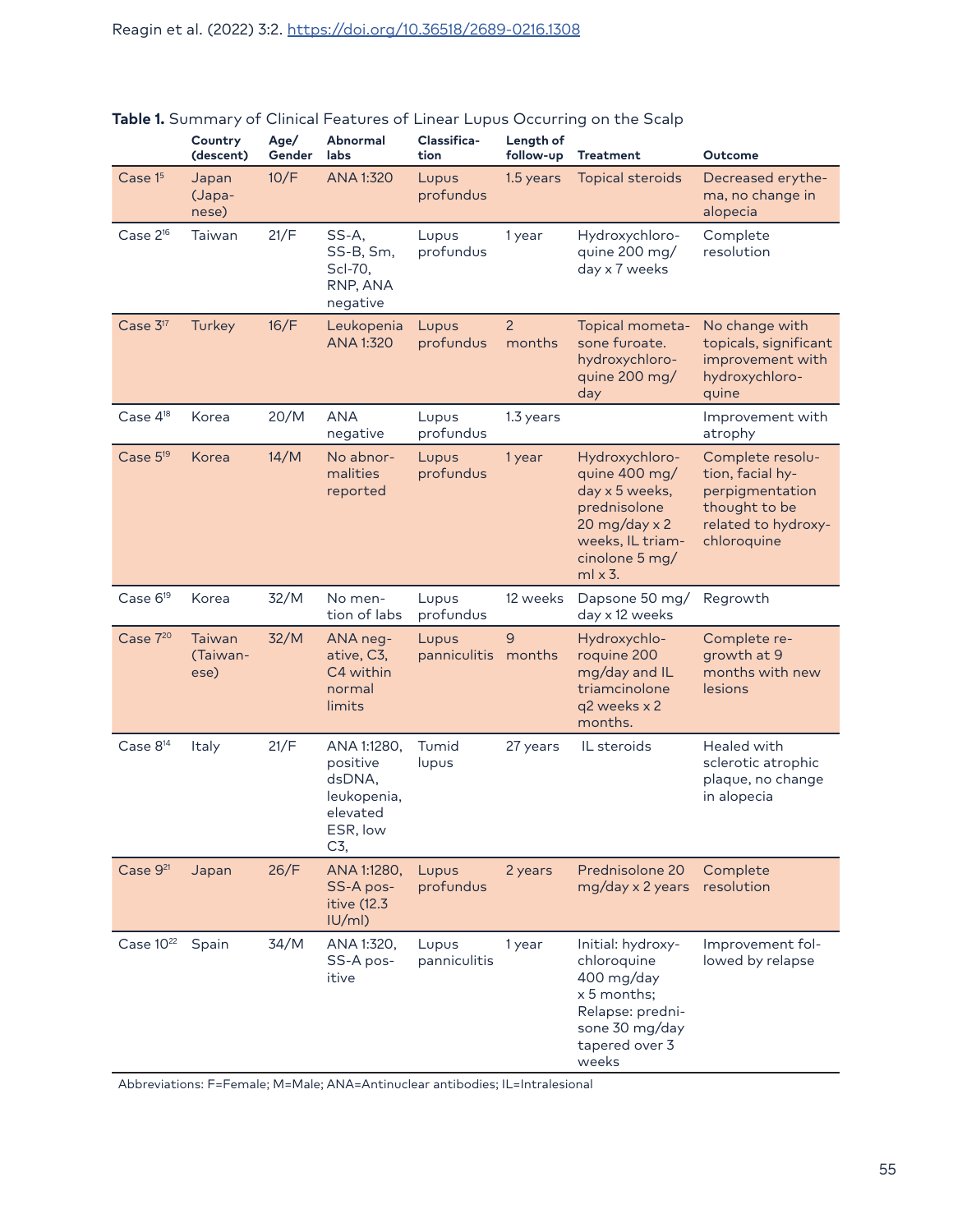|                       | Country<br>(descent)                     | Age/<br>Gender | Abnormal<br>labs                                                                  | Classifica-<br>tion             | Length of<br>follow-up   | <b>Treatment</b>                                                                                                                                                                        | Outcome                                                         |  |
|-----------------------|------------------------------------------|----------------|-----------------------------------------------------------------------------------|---------------------------------|--------------------------|-----------------------------------------------------------------------------------------------------------------------------------------------------------------------------------------|-----------------------------------------------------------------|--|
| Case 11 <sup>23</sup> | <b>USA</b><br>(Cauca-<br>sian)           | 26/M           | ANA, SS-A<br>negative                                                             | Lupus<br>panniculitis           | 3.5 years                | Prednisone<br>taper over 2<br>months, remis-<br>sion; Recurrence:<br>hydroxychloro-<br>quine 400 mg/<br>day x 6 months<br>+ prednisone x<br>1 month, IL tri-<br>amcinolone Q2<br>months | Complete<br>resolution                                          |  |
| Case 12 <sup>28</sup> | <b>USA</b><br>(African<br>Ameri-<br>can) | 53/F           | Mild<br>lymphope-<br>nia, ANA,<br>C3, C4<br>within nor-<br>mal limits,            | Lupus<br>panniculitis months    | 3                        | Prednisone,<br>hydroxychloro-<br>quine, mycophe-<br>nolate mofetil,<br>and intralesional<br>triamcinolone<br>injections.                                                                | Ulcers healed with<br>residual scarring                         |  |
| Case 1329             | Germany                                  | 34/M           | ANA 1:200,<br>slightly<br>increased<br>C <sub>3</sub>                             | Lupus<br>profundus              | 12<br>months             | Hydroxychloro-<br>quine                                                                                                                                                                 | Complete<br>resolution                                          |  |
| Case 1430             | India                                    | 17/M           | <b>ANA</b><br>negative                                                            | Lupus<br>panniculitis months    | $\overline{3}$           | Oral prednis-<br>olone 20 mg,<br>hydroxychloro-<br>quine 200 mg<br>twice daily                                                                                                          | Complete<br>resolution                                          |  |
| Case $15^{31}$        | <b>Thailand</b><br>(Bur-<br>mese)        | 28/M           | ANA 1:320,<br>speckled                                                            | Lupus<br>panniculitis months    | $\overline{3}$           | Oral prednis-<br>olone 40 mg,<br>hydroxychloro-<br>quine 400 mg<br>daily, intrale-<br>sional triamcin-<br>olone injections<br>monthly, 5%<br>minoxidil lotion<br>twice daily            | Improvement,<br>increase hair count,<br>decreased erythe-<br>ma |  |
| Case $16^{32}$        | Korea                                    | 18/M           | ANA 1:20<br>speckled                                                              | Lupus<br>panniculitis           | 12 weeks                 | Oral hydroxy-<br>chloroquine,<br>topical cortico-<br>steroid                                                                                                                            | Regrowth of the<br>terminal hairs                               |  |
| Present<br>case 1     | <b>USA</b><br>(Viet-<br>namese)          | 16/M           | ANA 1:160                                                                         | <b>Blaschko</b><br>linear lupus | $\overline{2}$<br>months | 5 mg/ml IL tri-<br>amcinolone                                                                                                                                                           | Improvement,<br>patchy regrowth                                 |  |
| Present<br>case 2     | <b>USA</b><br>(Iranian)                  | 20/M           | ANA pos-<br>itive, titer<br>not speci-<br>fied, SS-B<br>positive<br>$(7.6$ IU/ml) | Blaschko<br>linear lupus months | 3                        | 3 week predni-<br>sone taper                                                                                                                                                            | Improvement                                                     |  |

## **Table 1.** Summary of Clinical Features of Linear Lupus Occurring on the Scalp (*continued*)

Abbreviations: F=Female; M=Male; ANA=Antinuclear antibodies; IL=Intralesional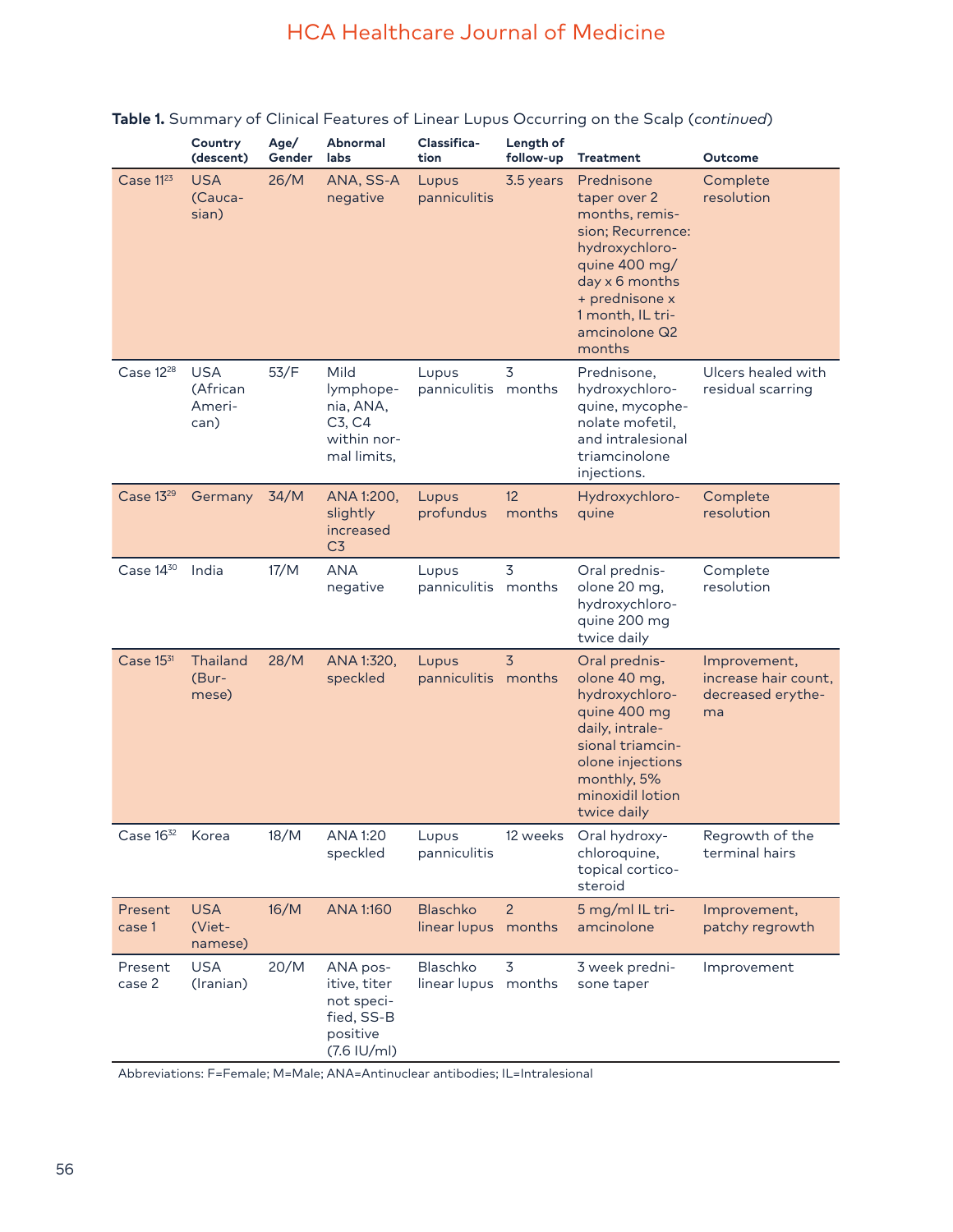Over half of the cases with linear Blaschkoid lupus of the scalp had positive autoantibodies. The most commonly detected autoantibody was ANA (positive in 10 of the 18 cases [56%]). This is in contrast to other forms of lupus with the ANA being positive in 95% to 100% of those with SLE, 70% to 80% of subacute cutaneous lupus erythematosus, and approximately 20% of DLE.11,12 Six of the 10 patients with positive ANA titers had values of 1:320 or higher. ANA titers greater than or equal to 1:320 have been reported as a risk factor for progression from cutaneous lupus erythematosus to SLE. Thus, it is recommended that such patients be followed for the development of SLE.<sup>13</sup> None of the patients with linear lupus involving the scalp had systemic symptoms at the time of presentation, and only one developed systemic symptoms. This occurred 9 years after presentation and, at that time, she fulfilled the diagnostic criteria for SLE based on American Rheumatism Association criteria.14

The mean age of presentation with linear Blaschkoid lupus of the scalp was 24 years, which is younger than the age of 48.5 years reported for classic forms of cutaneous lupus erythematosus.<sup>6</sup> This was similar to the median age of 19 that was reported for patients with Blaschko linear lupus erythematosus elsewhere on the body.2 This is also consistent with manifestations of polygenic skin disorders occurring in a segmental pattern, as they often present at a younger age.15

Blaschkoid lupus of the scalp and elsewhere on the body have a low incidence of photosensitivity.2,4,5,14,16-23 This may be partly explained by the large proportion of Asian subjects affected, as it has been reported that people of Japanese descent have a lower incidence of photosensitivity in classic forms of cutaneous lupus erythematosus.<sup>24</sup>

The primary differential diagnoses for linear alopecia occurring in an adult are linear morphea, alopecia areata, and trichotillomania. These can be distinguished with clinicopathological correlation. Linear morphea clinically appears as an atrophic, sclerotic plaque that may feel indurated and tethered to underlying tissues. Lesions with active inflammation may have surrounding violaceous erythema.<sup>25</sup> Histological evaluation of early morphea lesions may have

subtle findings or reveal a dense, perivascular, chronic inflammatory cell infiltrate; however, mucin is not a prominent finding.<sup>25</sup> Established lesions are characterized by thickened collagen bundles and absent or atrophic adnexal structures.<sup>25</sup> Alopecia areata typically presents as round, asymptomatic patches of alopecia, although an ophiasis pattern may be considered linear. There is no associated erythema or scale. Histological evaluation of early lesions reveals lymphocytes surrounding the hair bulb in the subcutaneous tissue. Late-stage alopecia areata has decreased inflammation and numerous miniaturized and telogen hair follicles.26 Trichotillomania presents clinically as localized area(s) of incomplete hair loss with residual small non-pigmented broken hairs. Histological evaluation shows increased catagen follicles and pigment casts in the follicular canal with hyperkeratosis.26 A vertically-oriented split within the hair shaft may be observed.<sup>26</sup> Hair follicle alteration may include hemorrhage, collapsed inner root sheath, or trichomalacia.<sup>26</sup>

In contrast, the clinical and histologic features of linear lupus are distinctive. More than half the cases presented with normal-appearing skin in the affected area. In addition, the lesions can present as a round patch prior to progression to a linear configuration. This was illustrated by Mitxelena et al., who reported a case that clinically resembled alopecia areata, which was also evident in our first patient's initial presentation.<sup>22</sup> Six out of 18 cases presented with mild erythema in the area of alopecia, which may serve as a subtle sign to lead the clinician away from a diagnosis of alopecia areata. Fourteen out of 18 cases of linear lupus occurring on the scalp had mucin deposition on histological evaluation and 10 out of 18 cases reported mucin as abundant, strong, or prominent. Abundant mucin deposition in the scalp and subcutaneous tissue is not a histologic feature of other causes of alopecia, and its presence makes it an important feature to differentiate from other causes of hair loss and allows the dermatopathologist to render the correct diagnosis (**Table 2**). Nine patients with linear lupus erythematosus on the scalp had direct immunofluorescent antibody testing performed. Of these, 4 (44%) were positive (**Table 2**). This is in contrast to a positive result in the nonlinear form of DLE and SLE reported as 69% and 72%, respectively.27 Consistent with other forms of cutaneous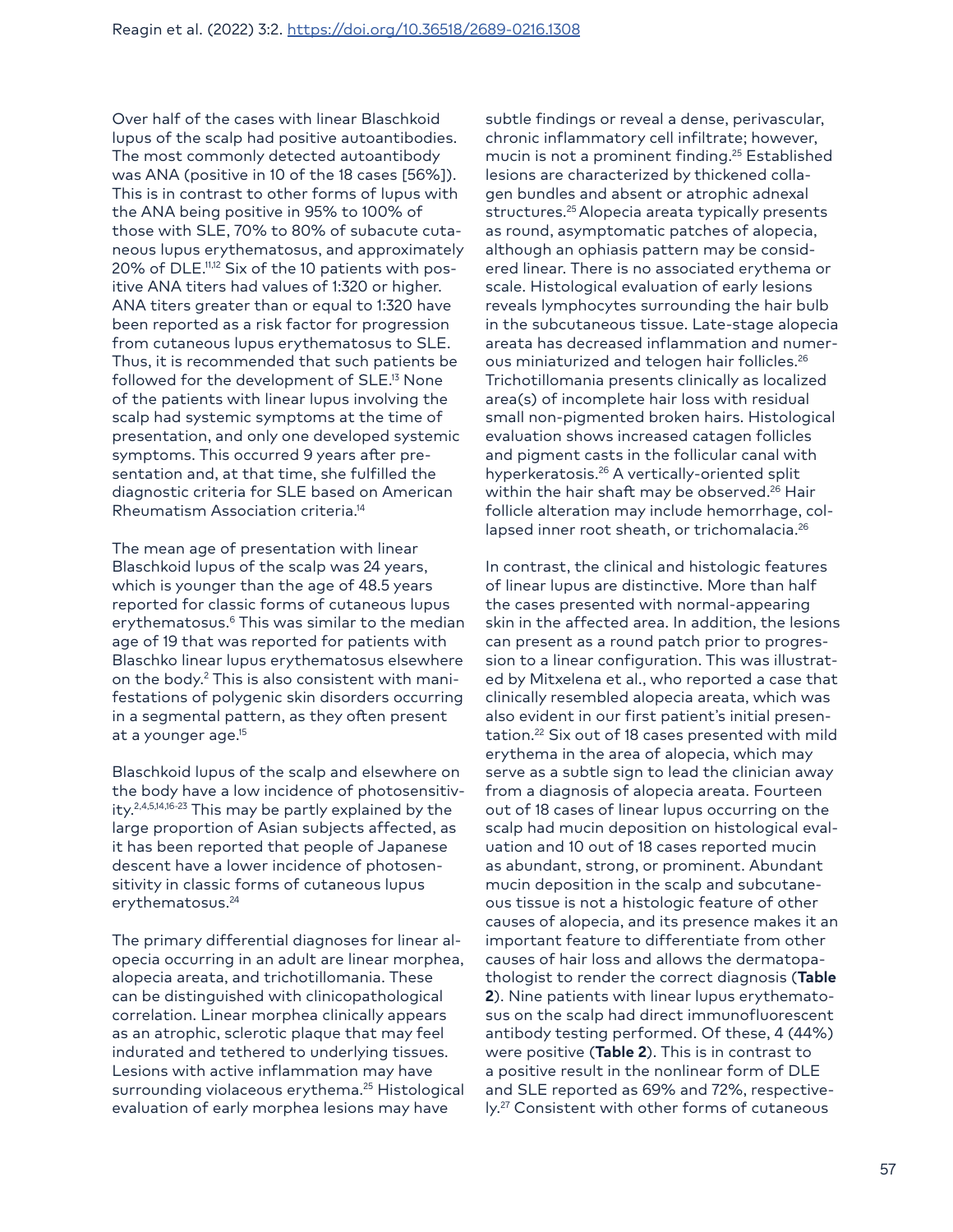#### **Histological findings DIF** Case 1<sup>5</sup> Fat degeneration, abundant mucin deposit, slight perivascular and periappendegeal infiltrate, normal epidermis Not performed Case 2<sup>16</sup> No vacuolar degeneration of the BMZ, perieccrine plasma cell and lymphocytic infiltrate, fat degeneration, slight lymphocytic infiltrate in subQ, abundant mucin Not performed at initial presentation; negative 1 year after treatment Case 3<sup>17</sup> Scalp: perifollicular lymphocyte inflammation; axilla: prominent dermal mucin, basal vacuolar degeneration, lymphocytic nodules in the deep dermis, hyaline degeneration of fat C3 and IgM in the follicular epithelium Case  $4^{18}$  Lymphocytic panniculitis with fat degeneration and mucin deposit, focal hydropic degeneration of basal cells Peribulbar granular deposits of IgM, IgA, and C3 Case 519 Follicular plugging, perifollicular lymphoid cell infiltrate and frequent catagen hairs (2/3 were in catagen), perieccrine inflammation, abundant mucin IgM, IgG, IgA, C3, fibrinogen negative Case 6<sup>19</sup> Deep dermal perivascular lymphoid infiltrate, mucin deposition, frequent catagen stage, no significant perifollicular infiltrate. IgM, IgG, IgA, C3, fibrinogen negative Case 7<sup>20</sup> Unremarkable epidermis, shrinking hair follicles, prominent peribulbar lymphocytic and plasma cell infiltration, abundant mucin IgM, IgG, IgA, C3 negative Case 8<sup>14</sup> No histologic description provided Not performed Not performed Case 9<sup>21</sup> Perivascular lymphocytic infiltrate with lobular and septal panniculitis, mucin Granular IgG in BMZ Case 10<sup>22</sup> Dense lymphocytic infiltrate affecting the deep dermis and subQ, vacuolar damage of the basal layer, nodular lymphoid aggregates with plasma cells Granular IgM in BMZ Case 11<sup>23</sup> Superficial and deep lymphocytic infiltrate, mucin deposition in dermis and subQ Not performed Case 1228 Mildly atrophic epidermis, basal vacuolization, dermal melanophages, BMZ thickening, superficial and deep dermal perivascular lymphohistiocytic inflammation, subQ with hyaline fat necrosis, septal fibrosis and dense lobular lymphocytic inflammation Not performed Case 1329 Normal epidermis, strong dermal and subQ mucin accumulation, lobular lymphocytic panniculitis Not performed Case 14<sup>30</sup> Moderate pericapillary lymphocytic infiltrate, fat necrosis, myxoid degeneration, interlobular septa hyaline deposits Not performed Case 15<sup>31</sup> Dense perifollicular lymphoid infiltration at the infudibuloisthmic Not performed hair follicle, vacuolar interface at the infundibular epithelium, epidermal atrophy, follicular plugging, apoptotic, keratinocytes, mild melanin incontinence, superficial and deep perivascular infiltrates, necrosis of fat lobules, interstitial mucin in the dermis and subQ fat Case 1632 Dense lymphocytic infiltrates in deep dermis subq perivascular and periadnexal lymphocytic infiltrate, abundant mucin deposition Not performed Present case 1 Elevated telogen/catagen hair ratio (45%), abundant mucin particularly in subcutaneous fat, perivascular lymphocytic infiltrate IgM, IgG, IgA, C3, fibrinogen negative Present case 2 Elevated telogen/catagen hair ratio, abundant mucin particularly in subcutaneous fat, perivascular lymphocytic infiltrate IgM, IgG, IgA, C3, fibrinogen negative

#### **Table 2.** Histological Findings

Abbreviations: DIF=Direct immunofluorescence; BMZ=Basement membrane zone; subQ=subcutaneous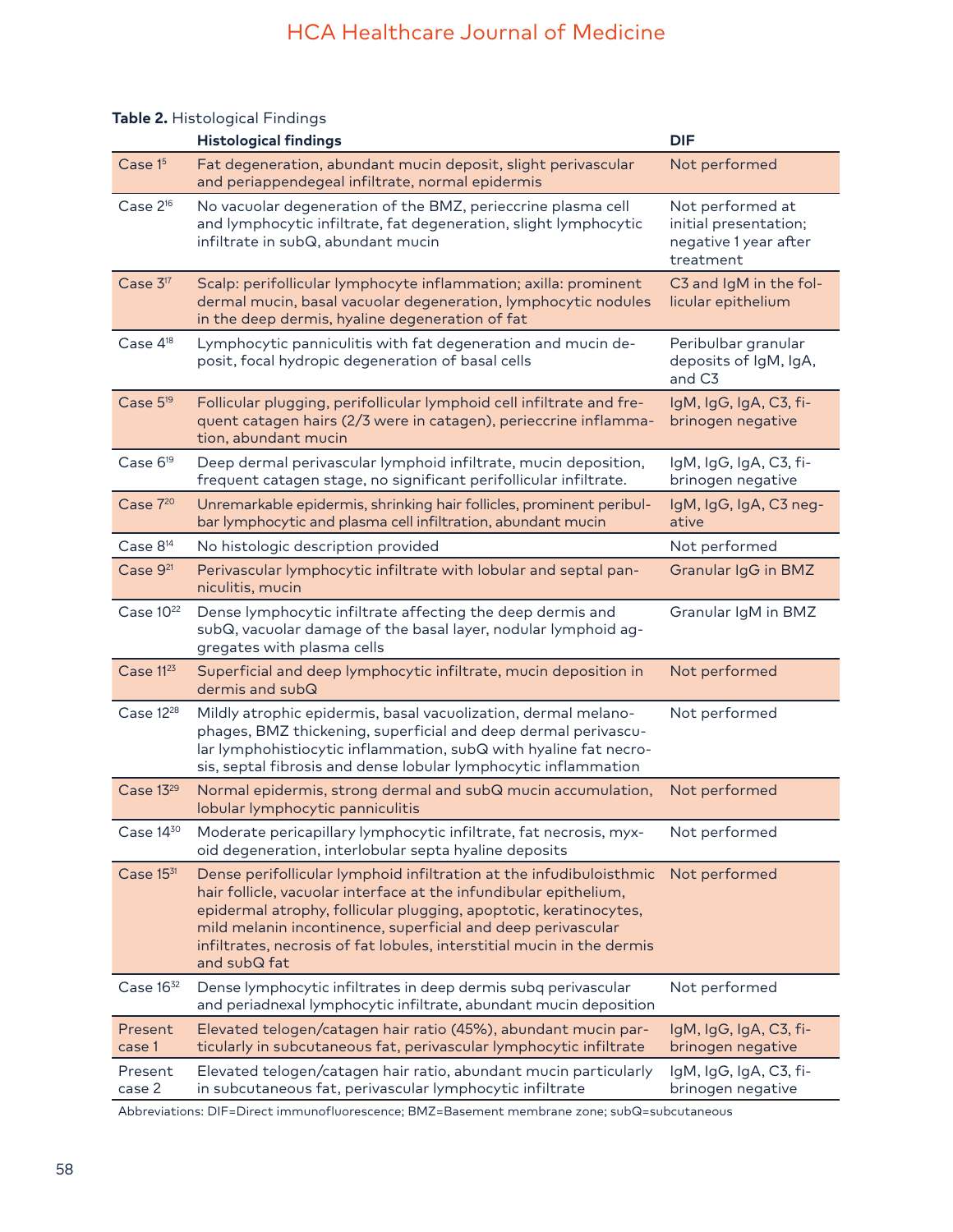## **Table 3.** Case Series Summary of Treatment Modalities

|                       | Monotherapy<br>versus combi-<br>nation therapy | <b>Topical steroids</b>         | Intralesional (IL)<br>steroids          | Oral<br>steroids                                                                    | Hydroxychloroquine                                   | Mycophenolate<br>mofetil | <b>Dapsone</b>                            | <b>Topical</b><br>minoxidil        | <b>Response to</b><br>treatment                                     |
|-----------------------|------------------------------------------------|---------------------------------|-----------------------------------------|-------------------------------------------------------------------------------------|------------------------------------------------------|--------------------------|-------------------------------------------|------------------------------------|---------------------------------------------------------------------|
| Case 15               | Monotherapy                                    | Topical steroids                |                                         |                                                                                     |                                                      |                          |                                           |                                    | No change                                                           |
| Case $2^{16}$         | Monotherapy                                    |                                 |                                         |                                                                                     | Hydroxychloroquine 200<br>mg/day x 7 weeks           |                          |                                           |                                    | Complete<br>resolution                                              |
| Case 3 <sup>17</sup>  | Combination                                    | Topical mometa-<br>sone furoate |                                         |                                                                                     | Hydroxychloroquine 200<br>mg/day                     |                          |                                           |                                    | Partial response                                                    |
| Case 4 <sup>18</sup>  | Unknown                                        |                                 |                                         |                                                                                     |                                                      |                          |                                           |                                    | Partial response                                                    |
| Case 5 <sup>19</sup>  | Combination                                    |                                 | IL triamcinolone 5<br>$mg/ml \times 3$  | Prednisolone 20 mg/day<br>x 2 weeks                                                 | Hydroxychloroquine 400<br>mg/day x 5 weeks           |                          |                                           |                                    | Complete<br>resolution                                              |
| Case 6 <sup>19</sup>  | Monotherapy                                    |                                 |                                         |                                                                                     |                                                      |                          | Dapsone 50<br>$mg/day \times 12$<br>weeks |                                    | Partial response                                                    |
| Case 720              | Combination                                    |                                 | IL triamcinolone q2<br>weeks x 2 months |                                                                                     | Hydroxychloroquine 200<br>mg/day                     |                          |                                           |                                    | Partial response                                                    |
| Case $8^{14}$         | Monotherapy                                    |                                 | IL<br>steroids                          |                                                                                     |                                                      |                          |                                           |                                    | No change                                                           |
| Case 9 <sup>21</sup>  | Monotherapy                                    |                                 |                                         | Prednisolone 20 mg/day<br>x 2 years                                                 |                                                      |                          |                                           |                                    | Complete<br>resolution                                              |
| Case $10^{22}$        | Combination                                    |                                 |                                         | Prednisone 30 mg/day<br>tapered over 3 weeks                                        | Hydroxychloroquine 400<br>mg/day x 5 months          |                          |                                           |                                    | Partial response                                                    |
| Case 11 <sup>23</sup> | Combination                                    |                                 | IL triamcinolone Q2<br>months           | Prednisone taper over<br>2 months, remission.<br>Recurrence: prednisone<br>x1 month | Hydroxychloroquine 400<br>$mg/day \times 6$ months + |                          |                                           |                                    | Complete<br>resolution                                              |
| Case 12 <sup>28</sup> | Combination                                    |                                 | IL triamcinolone<br>injections          | Prednisone, hydroxy-<br>chloroquine                                                 | Hydroxychloroquine                                   | Mycophenolate<br>mofetil |                                           |                                    | Partial response                                                    |
| Case 1329             | Monotherapy                                    |                                 |                                         |                                                                                     | Hydroxychloroquine                                   |                          |                                           |                                    | Complete<br>resolution                                              |
| Case $14^{30}$        | Combination                                    |                                 |                                         | Oral prednisolone 20<br>mg                                                          | Hydroxychloroquine 200<br>mg twice daily             |                          |                                           |                                    | Complete<br>resolution                                              |
| Case 1531             | Combination                                    |                                 | IL triamcinolone<br>injections monthly  | Oral prednisolone 40<br>mg                                                          | Hydroxychloroquine 400<br>mg daily                   |                          |                                           | 5% minoxidil<br>lotion twice daily | Partial response                                                    |
| Case $16^{32}$        | Combination                                    | Topical cortico-<br>steroid     |                                         |                                                                                     | Oral hydroxychloroquine                              |                          |                                           |                                    | Partial response                                                    |
| Present<br>case 1     | Monotherapy                                    |                                 | 5 mg/ml IL triamcin-<br>olone           |                                                                                     |                                                      |                          |                                           |                                    | Partial response                                                    |
| Present<br>case 2     | Monotherapy                                    |                                 |                                         | 3-week prednisone<br>taper                                                          |                                                      |                          |                                           |                                    | Partial response                                                    |
| Total                 | 9 Monotherapy,<br>9 Combination                | 3(17%)                          | 7 (39%)                                 | 8(44%)                                                                              | 11 (61%)                                             | 1(6%)                    | 1(6%)                                     | 1(6%)                              | 2 no change, 10<br>partial responses,<br>6 complete reso-<br>lution |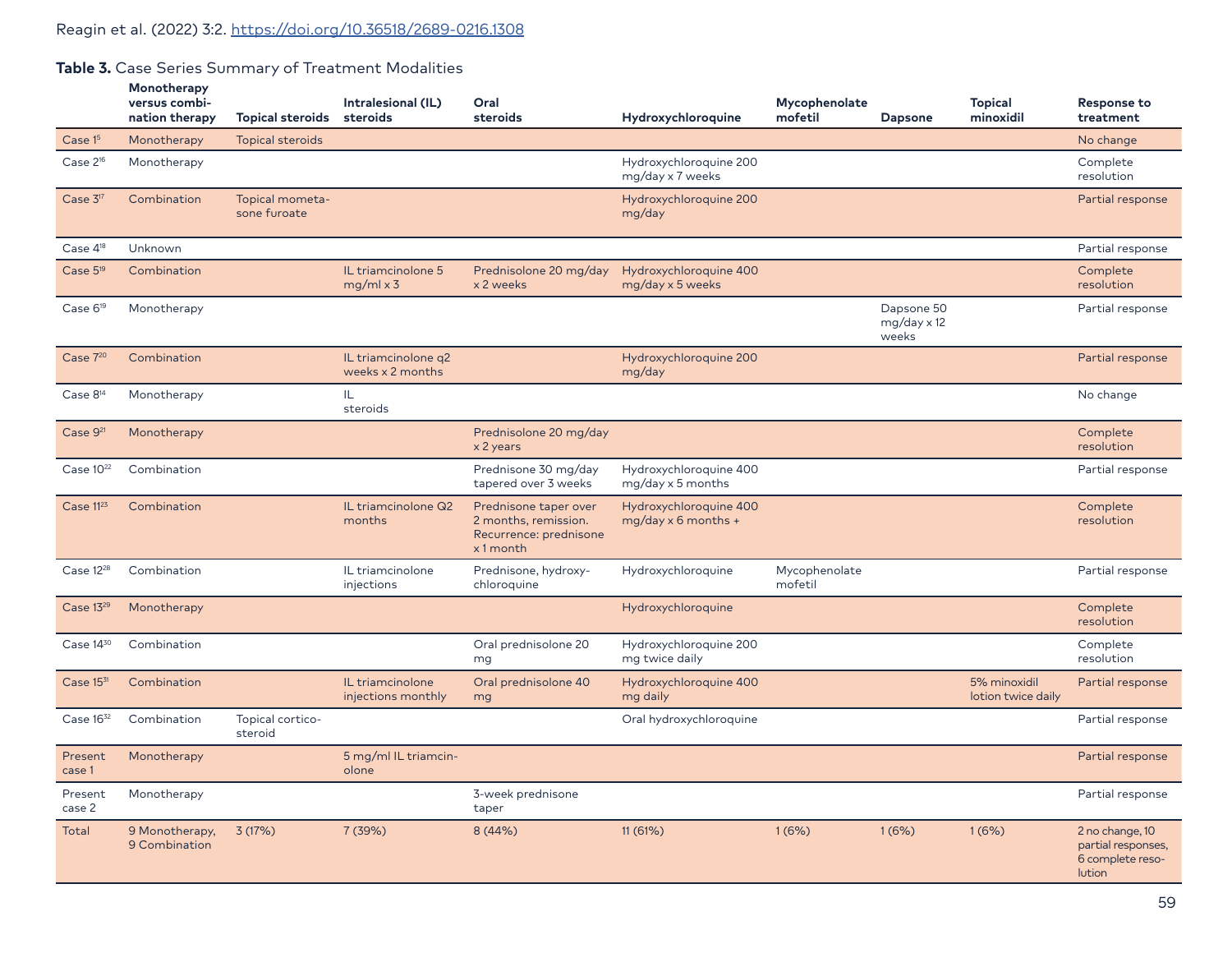lupus, IgM, and C3 were the deposits most frequently detected.

The clinical course of linear cutaneous lupus of the scalp is unpredictable. Similar to DLE and lupus erythematosus profundus, Blaschko linear lupus of the scalp may result in scarring alopecia.2,5,14 This occurred in 2 of the 18 documented patients. In addition, Blaschkoid linear lupus of the scalp can also be a self-limited process. This was illustrated by both our patients, who reported prior areas of alopecia that had spontaneously resolved without sequela prior to presentation. Given that lupus profundus and lupus panniculitis involve the subcutaneous tissues and deep dermis, it is unlikely that topical medications penetrate sufficiently for efficacy. This is consistent with the lack of improvement in prior cases that used only topical therapy.5,17

It is difficult to make treatment recommendations from the previous case reports. Treatment was similar to standard treatment for cutaneous lupus. Therapy generally consisted of mid- and high-potency topical steroids and immunosuppressive agents. Oral hydroxychloroquine was the most frequently used medication (61%), followed by oral steroids (44%). Intralesional steroid injections were used less often (39%), while it is worthwhile to note care should be given due to the risk of atrophy. Topical steroids as monotherapy were seldom used (17%). It can be inferred that the treating clinicians considered topical treatment to have limited efficacy due to the level of tissue involvement. Mycophenolate mofetil and topical minoxidil were each used in separate cases, both in combination with other treatments, while dapsone was used in a single case as monotherapy.

Response to treatment(s) was reported as either no change, improved, or complete resolution of alopecia (**Table 3**). Topical and intralesional steroids as monotherapy were associated with higher treatment failure and were the only 2 cases showing no change. The other cases reviewed used a combination of treatments, either systemic, topical, and/ or intralesional, with 100% of cases showing partial improvement or complete resolution. Monotherapy using oral hydroxychloroquine in 2 cases and oral prednisolone in another showed

complete resolution. In a fourth case showing complete resolution, the combination of the two aforementioned therapies was used. Complete resolution was also achieved in a fifth and sixth cases when intralesional triamcinolone was added to oral hydroxychloroquine and systemic steroids. Early systemic and/or combination treatment is recommended due to the depth of subcutaneous involvement, with the hope of preventing scarring alopecia and a higher likelihood to have a positive response.

# **Conclusion**

Linear Blaschkoid lupus of the scalp resulting in alopecia is extremely rare, with only 18 reported cases. It disproportionally affects young adult Asian males, distinguishing it from other forms of lupus, including DLE. The histology is characterized by a dermal and subcutaneous lymphoid infiltrate with abundant subcutaneous mucin. Dermatologists and dermatopathologists should be aware of this rare entity. Abundant and prominent mucin should raise suspicion for this entity, and in the correct clinical context, a specific diagnosis of linear cutaneous lupus following Blaschko's lines can be rendered.

### **Conflicts of Interest**

The authors declare they have no conflicts of interest.

Drs. Nguyen, Reagin, and Weis are employees of Medical City Fort Worth, a hospital affiliated with the journal's publisher.

This research was supported (in whole or in part) by HCA Healthcare and/or an HCA Healthcare affiliated entity. The views expressed in this publication represent those of the author(s) and do not necessarily represent the official views of HCA Healthcare or any of its affiliated entities.

#### **Author Affiliations**

- 1. Dermatology, Medical City Fort Worth, Fort Worth, TX
- 2. Dermatology, ProPath Dermatopathology, Dallas, TX
- 3. Dermatology, Dermatology Consultants of Frisco, Frisco, TX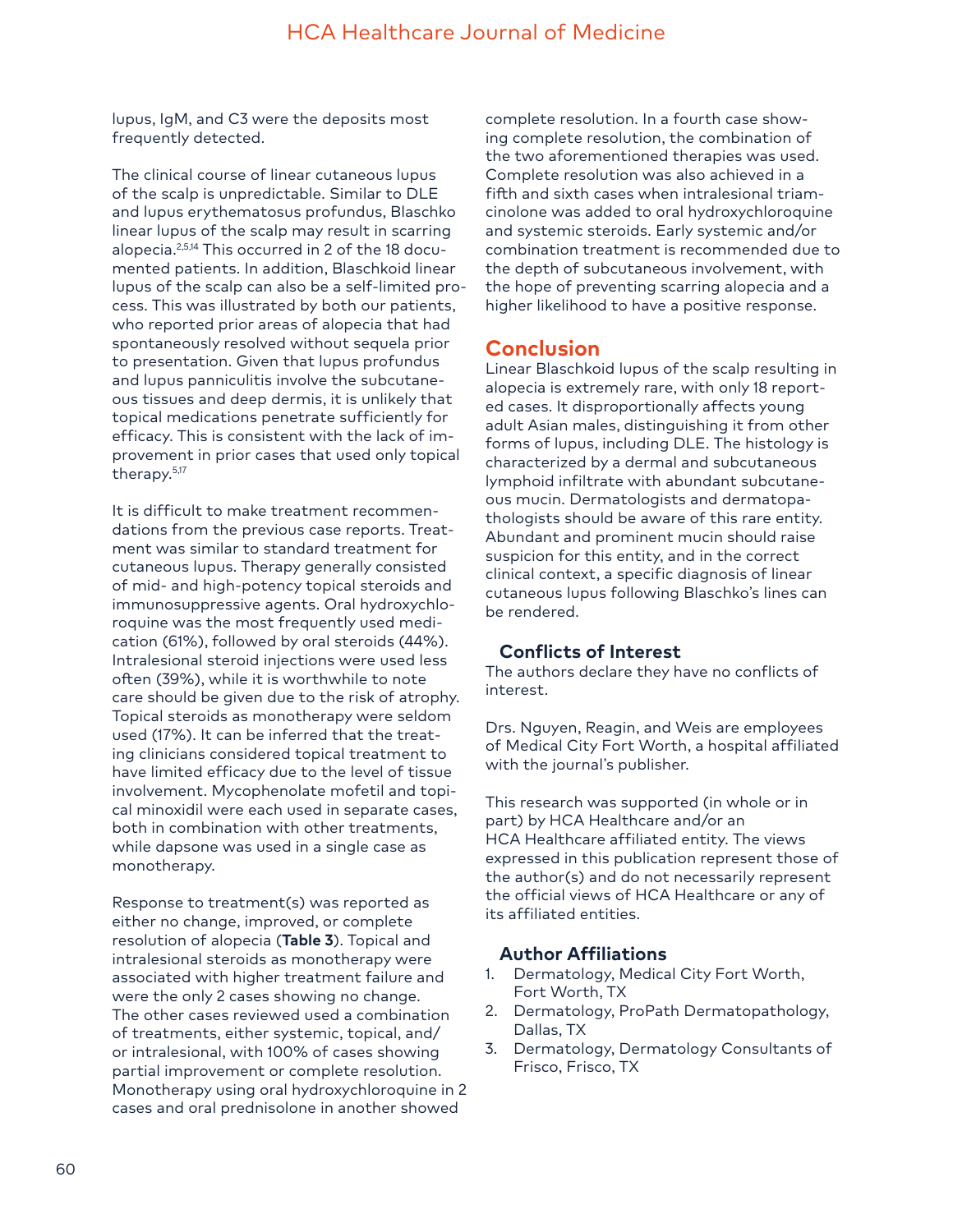# **References**

- 1. Moss C, Browne F. Mosaicism and linear lesions. In: Bolognia JL, Schaffer JV, Cerroni L, eds. *Dermatology*. 4th ed. Philidelphia: Elsevier; 2018:1004-1025.
- 2. Jin H, Zhang G, Zhou Y, Chang C, Lu Q. Old lines tell new tales: Blaschko linear lupus erythematosis. *Autoimmun Rev*. 2016;15(4):291- 306. doi:10.1016/j.autrev.2015.11.014
- 3. Richarz U, Hübner J, Schmeel A, Bauer R. Striated lupus erythematosus following the Blaschko lines. *Hautarzt*. 1986;37(6):335-337.
- 4. Abe M, Ishikawa O, Miyachi Y. Linear cutaneous lupus erythematosus following the lines of Blaschko. *Br J Dermatol*. 1998;139(2):307-310. doi:10.1046/j.1365-2133.1998.02373.x
- 5. Nagai Y, Ishikawa O, Hattori T, Ogawa T. Linear lupus erythematosus profundus on the scalp following the lines of Blaschko. *Eur J Dermatol*. 2003;13(3):294-296.
- 6. Durosaro O, Davis MD, Reed KB, Rohlinger AL. Incidence of cutaneous lupus erythematosus, 1965-2005: a population-based study. *Arch Dermatol*. 2009;145(3):249-253. doi:10.1001/ archdermatol.2009.21
- 7. Arai S, Katsuoka K. Clinical entity of Lupus erythematosus panniculitis/lupus erythematosus profundus. *Autoimmun Rev*. 2009;8(6):449- 452. doi:10.1016/j.autrev.2008.12.011
- 8. Manzi S. Epidemiology of systemic lupus erythematosus. *Am J Manag Care*. 2001;7(16 Suppl):S474-S479.
- 9. Brezinski Wallace E. Subacute Cutaneous Lupus Erythematosus (SCLE). 2016. Accessed March 14, 2016. [https://emedicine.medscape.](https://emedicine.medscape.com/article/1065657-overview#a3) [com/article/1065657-overview#a3](https://emedicine.medscape.com/article/1065657-overview#a3)
- 10. Tuffanelli DL. Lupus erythematosus. *J Am Acad Dermatol*. 1981;4(2):127-142. doi:10.1016/ s0190-9622(81)70016-1
- 11. Patel P, Werth V. Cutaneous lupus erythematosus: a review. *Dermatol Clin*. 2002;20(3):373 v. doi:10.1016/s0733-8635(02)00016-5
- 12. Vleugels RA. Discoid Lupus Erythematosus. 2015. Accessed May 28, 2016. [http://emedicine.](http://emedicine.medscape.com/article/1065529-overview) [medscape.com/article/1065529-overview](http://emedicine.medscape.com/article/1065529-overview)
- 13. Tebbe B, Mansmann U, Wollina U, et al. Markers in cutaneous lupus erythematosus indicating systemic involvement. A multicenter study on 296 patients. *Acta Derm Venereol*. 1997;77(4):305-308. doi:10.2340/0001555577305308
- 14. Marzano AV, Tanzi C, Caputo R, Alessi E. Sclerodermic linear lupus panniculitis: report of two cases. *Dermatology*. 2005;210(4):329- 332. doi:10.1159/000084760
- 15. Happle R. Superimposed segmental manifestation of polygenic skin disorders. *J Am Acad Dermatol*. 2007;57(4):690-699. doi:10.1016/j. jaad.2007.06.039
- 16. Wu CP, Tsai TF. Linear lupus erythematosus profundus on the scalp following the lines of Blaschko in an adult. *Dermatol Sinica*. 2004:166-172. doi:10.29784/DS.200406.0007
- 17. Bacanli A, Uzun S, Ciftcioglu MA, Alpsoy E. A case of lupus erythematosus profundus with unusual manifestations. *Lupus*. 2005;14(5):403- 405. doi:10.1191/0961203305lu2088cr
- 18. Shin MK, Cho TH, Lew BL, Sim WY. A case of linear lupus erythematosus profundus on the scalp presenting as alopecia. *Korean J Dermatol*. 2007;45:1280-1283.
- 19. Rhee CH, Kim SM, Kim MH, Cinn YW, Ihm CW. Two cases of linear alopecia on the occipital scalp. *Ann Dermatol*. 2009;21(2):159-163. doi:10.5021/ad.2009.21.2.159
- 20. Chen YA, Hsu CK, Lee JY, Yang CC. Linear lupus panniculitis of the scalp presenting as alopecia along Blaschko's lines: a distinct variant of lupus panniculitis in East Asians?. *J Dermatol*. 2012;39(4):385-388. doi:10.1111/j.1346- 8138.2011.01455.x
- 21. Tsuzaka S, Ishiguro N, Akashi R, Kawashima M. A case of lupus erythematosus profundus with multiple arc-shaped erythematous plaques on the scalp and a review of the literature. *Lupus*. 2012;21(6):662-665. doi:10.1177/0961203311433917
- 22. Mitxelena J, Martínez-Peñuela A, Cordoba A, Yanguas I. Linear and annular lupus panniculitis of the scalp. *Actas Dermosifiliogr*. 2013;104(10):936-939. doi:10.1016/j. ad.2012.12.014
- 23. Chiesa-Fuxench ZC, Kim EJ, Schaffer A, Fett N. Linear lupus panniculitis of the scalp presenting as alopecia along Blaschko's lines: a variant of lupus panniculitis not unique to East Asians. *J Dermatol*. 2013;40(3):231-232. doi:10.1111/1346-8138.12041
- 24. Furukawa F, Yamamoto Y, Kanazawa N, Muto M. Race differences in immunogenetic features and photosensitivity of cutaneous lupus erythematosus from the aspect of Japanese studies. *Ann N Y Acad Sci*. 2009;1173:552-556. doi:10.1111/j.1749-6632.2009.04676.x
- 25. Luzar B, Calonje E. Idiopathic Connective Tissue Disorders. In: Calonje E, ed. *McKee's Pathology of the Skin*. Edinburgh: Elsevier/ Saunders; 2012:711-759.
- 26. R Restrepo EC. Diseases of the Hair. In: Calonje E, ed. *McKee's Pathology of the Skin*. Edinburgh: Elsevier/Saunders; 2012:967-1050.
- 27. Isfer RS, Sanches Júnior JA, Festa Neto C, et al. Direct immunofluorescence in lupus erythematosus (LE). *Sao Paulo Med J*. 1996;114(2):1141-1147. doi:10.1590/s1516- 31801996000200007
- 28. Mesinkovska NA, Galiczynski EM, Billings SD, Khera P. Nonhealing ulcers on the scalp. Diagnosis: Lupus erythematosus panniculitis (LEP). *Arch Dermatol*. 2011;147(12):1443-1448. doi:10.1001/archderm.147.12.1443-d